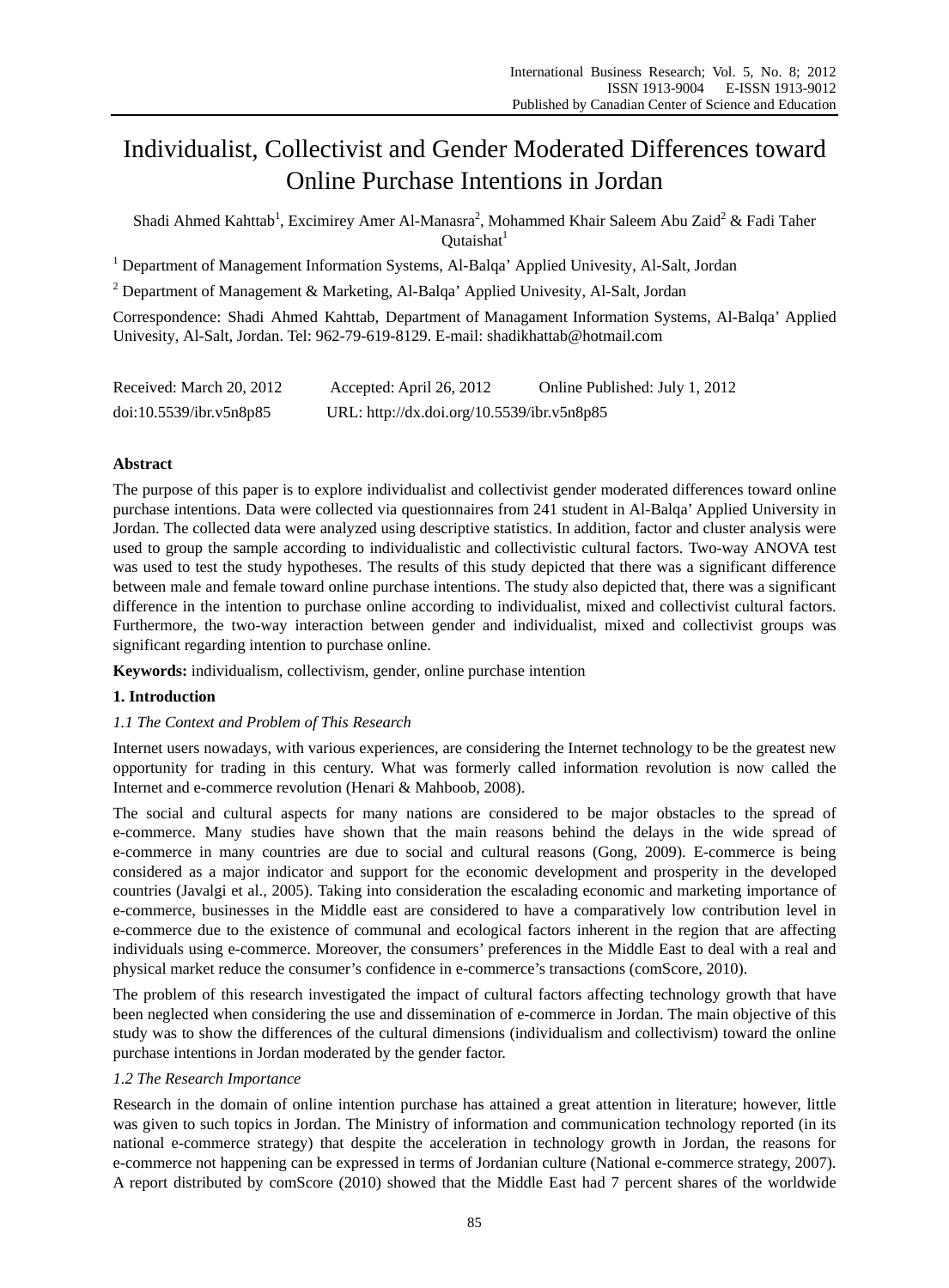Internet audience by December 2009, which was the lowest worldwide. This report also showed that retail online shopping in the Middle East was equal to 0.5 percent, and online business was equal to 0.4 percent by December 2009. These numbers were the lowest among all the regions in the world (comScore, 2010). In this sense, this research provides an excellent opportunity for researchers and practitioners to understand and resolve some of the important issues associated with the dissemination of e-commerce in Jordan.

### *1.3 Literature Review*

Hofstede (1980) argued that people carried mental programs that were developed and reinforced through their experience. These mental programs denoted the existence of four underlying value dimensions that could be used to position countries into culture areas. These were: power distance, uncertainty avoidance, individualism and collectivism, and masculinity and femininity. Each of the dimensions represents a different continuum, so that each country could be rated from high to low according to these dimensions. Hofstede's findings (1991) categorized South America and Asia with high-power distance, collectivist and masculine.

## 1.3.1 Collectivism

Collectivism reflects the way people live together (Hofstede, 1980). Chen and West (2008) suggested that collectivism appeared to be a function of social distance. They measured it with respect to parents, friends, and general others. Collectivist societies stress 'we' consciousness including: collective identity, emotional dependence, group solidarity, sharing duties and obligations, need for stable and predetermined friendship, group decision, and participation. Daniels, Radebaugh and Sullivan (2004) stated that the differences between individualism and collectivism could affect the business in several ways. For instance, purchasing decisions in collectivist groups might be more complicated (in comparison with individuals) because of the interrelated roles of family members.

Loch et al. (2003) examined cultural specific inducements and impediment to the use of Internet in the Arab World. Their findings suggested that culture could be a barrier to Internet usage in Arab countries due to the highly social and family oriented nature of the Arab culture. Hofstede's findings (1991) explained that the limited use of Internet was due to the threatening feeling created by how Internet would affect family and community life. It is evident from these findings that there is a link between the collectivist nature and the limited use of Internet.

### 1.3.2 Individualism

Chen and West (2008) concluded that individualism was a multidimensional construct. They assessed independence, competitiveness and uniqueness for individualism. In other words, the individualistic person behaves according to personal attitudes and preferences rather than being influenced by others' opinions or regulations.

Pavlou and Chai (2002) showed that the relationship between attitude and transaction intention was significant for collectivist culture, but insignificant for the individualistic culture. On the other hand some studies suggested that individualism and collectivism do not influence customer loyalty in business to consumer e-commerce. However, individualism and collectivism could explain differences between online and offline shoppers. It is possible that online shopping attracts individualists because the activity does not depend on interaction or social cooperation with others. However, it may be that users of online social networks are more collectivistic, because of apparent benefits to networked interaction (Frost, Goode & Hart, 2010).

# 1.3.3 Gender

Masculinity and femininity were described as the roles division between sexes to which people in a society put different emphasis on work goals and assertiveness as opposed to personal goals and nurturance (Hofstede, 1980). Gender difference could be explained by gender role theory; i.e. men and women are expected to fulfill different social roles and accordingly face different social pressures. For that reason males and females create differences between groups of individuals within countries. For example, previous studies showed that female participants were more dissatisfied in online shopping than male participants. In addition, men were more likely to buy online than women (Zhang, Mandl & Wang, 2011). Sangwan, Siguaw and Guan (2009) study showed that gender was significant indicator showing that overall male and female populations had different motivations toward online shopping. Sangwan, Siguaw and Guan (2009) study concluded that male buyers displayed significant higher motivation toward the following points:

Shop online because of the reliable information they can obtain from online stores.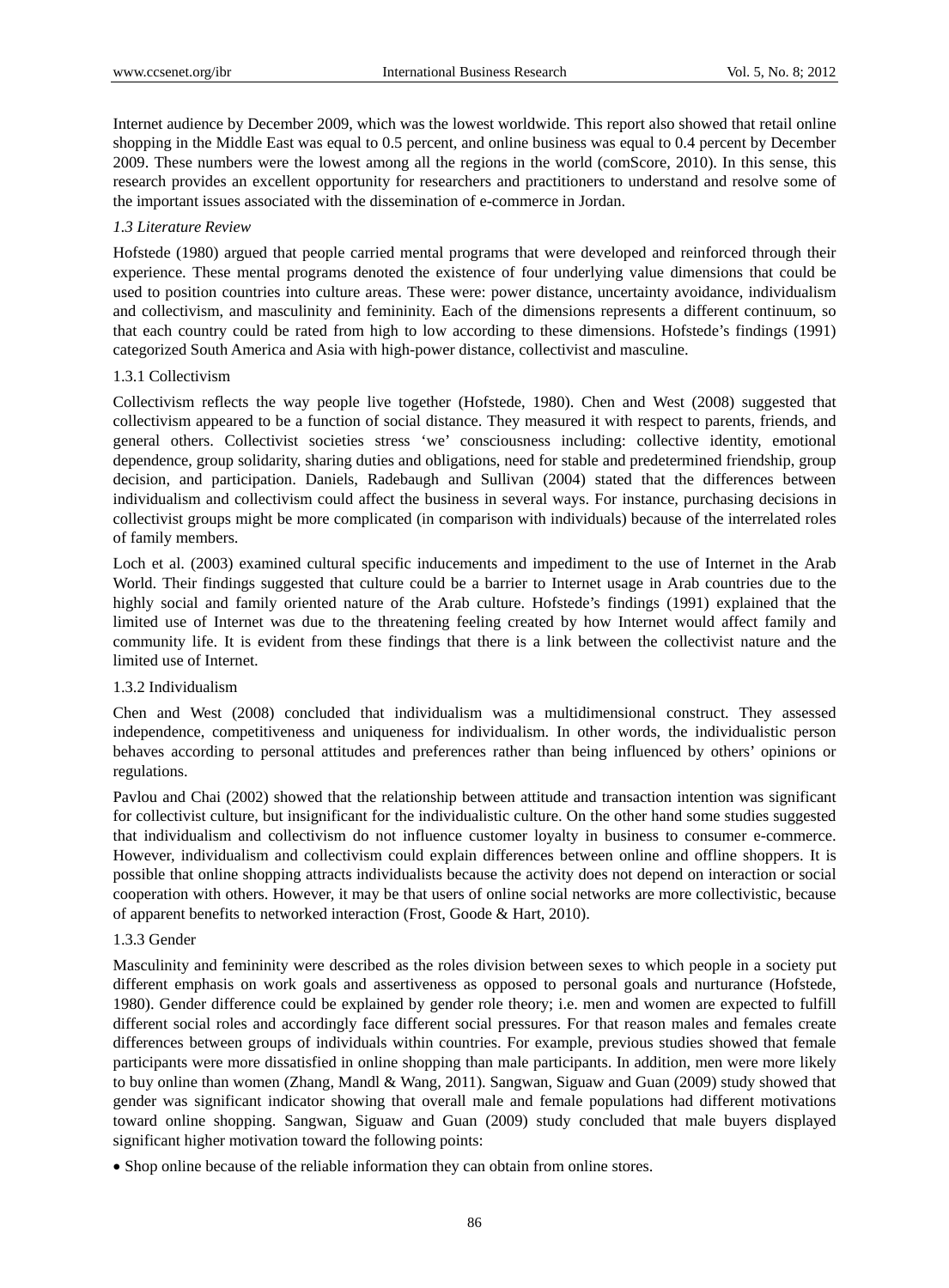- Find online shopping more enjoyable than women.
- Serve as an influence on the online purchases of others.
- Feel a sense of belonging when making purchases from the some online stores as their friends.
- Identify with people with similar interest when shopping online.
- Enjoy knowing people while shopping online.
- Acquire a sense of fulfillment from their online experience.
- 1.3.4 Online Purchase Intention

Intentions to use ICT are employed extensively in information systems research as a dependent variable that reflects the user's choice or as a surrogate for actual use (Weisberg, Te'eni & Arman, 2001). Consumers' intention to purchase online was proposed by Pavlou and Chai (2002) as the behavioral intention to get involved in online transactions (e.g. products, services, and information buying and selling) with online retailers. To be consist with literature, online purchase intention was employed as a dependent variable in the research model of this study (see figure 1).

# *1.4 Hypotheses and the Research Model*

Based on the previous literature, the model of this research was devised (see figure 1). Three hypotheses were formulated. (H1) formulated the effect of gender on online purchase intentions. (H2) formulated the effect of cultural differences (individualist, individualist and collectivist (mixed) and collectivist groups) on online purchase intentions. Finally, (H3) formulated the effect of cultural differences moderated by gender on online purchase intentions.



Figure 1. The research model (Authors, 2012)

H1: There is a significant difference between male and female toward online purchase intentions (from the perspective of university students).

H2: Individualist, mixed and collectivist cultural factors make a significant difference in the intention to purchase online (from the perspective of university students).

H3: Individualist, mixed and collectivist gender moderated cultural factors make a significant difference in the intention to purchase online (from the perspective of university students).

# **2. Method**

# *2.1 Sample Characteristics*

As shown in table 1, 224 respondents were composed of 80 male (35.7%) and 144 female (64.8%). Concerning the household annual income, the percentage of those who receive annual salaries between 2000 and 5000 JDs (Jordanian Dinar) is the highest (31.7 percent), followed by those whose annual salary was less than 2000 JDs (28.1 percent). At third place came those whose annual salary was between 5001 & 10000 JDs (21.4 percent). Finally the percentage of those receiving annual salaries greater than 10000 JDs was (18.8 percent).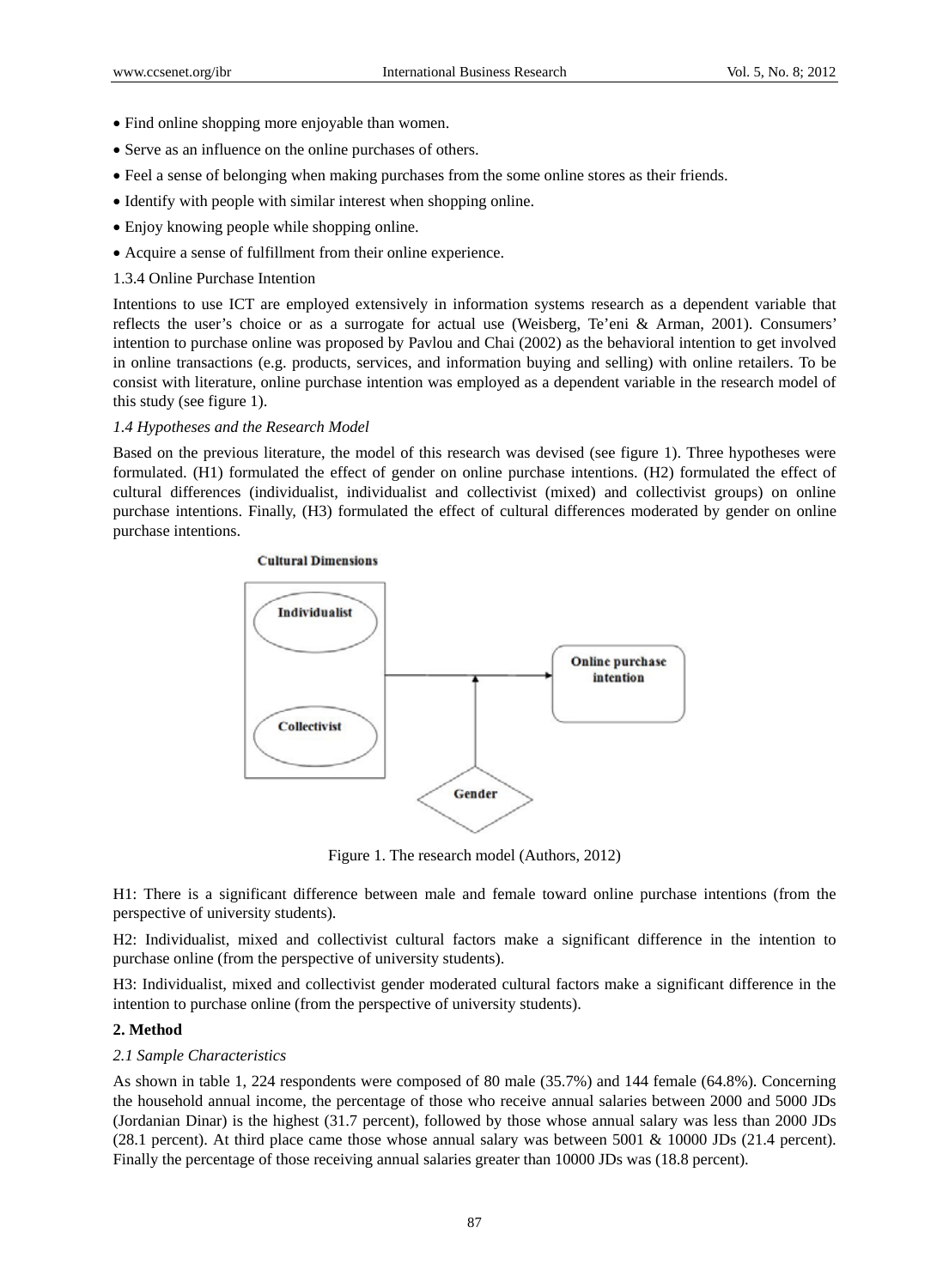| Category                                                          | <b>Frequency</b> | Percentage |
|-------------------------------------------------------------------|------------------|------------|
| Gender                                                            |                  |            |
| Male                                                              | 80               | 35.7       |
| Female                                                            | 144              | 64.3       |
| <b>Household Annual income</b>                                    |                  |            |
| Less than 2000                                                    | 63               | 28.1       |
| 2000-5000                                                         | 71               | 31.7       |
| 5001-10000                                                        | 48               | 21.4       |
| More than 10000                                                   | 42               | 18.8       |
| On average, how much time do you spend on the Internet per visit? |                  |            |
| Less than 1 hour                                                  | 46               | 20.5       |
| 1-2 Hours                                                         | 109              | 48.7       |
| More than 2 hours                                                 | 69               | 30.8       |
| On average, how many times do you use the Internet per week?      |                  |            |
| Never                                                             | 6                | 2.7        |
| 1-3 Times                                                         | 85               | 37.9       |
| 4-6 Times                                                         | 50               | 22.3       |
| More than 7 times                                                 | 83               | 37.1       |
| For how long do you know about shopping online                    |                  |            |
| Less than 6 months                                                | 35               | 15.6       |
| 6 months to one year                                              | 21               | 9.4        |
| More than one year                                                | 168              | 75.0       |

#### Table 1. The Main Characteristics of the Sample

Regarding the average time spent on the Internet per visit, 20.5 percent of the respondents indicated that they spent less than 1 hour per visit. 48.7 percent of the respondents indicated that they spend between 1-2 hours per visit, and 30.8 percent spent more than 2 hours per visit.

According to the average weekly use of the Internet, 2.7 percent of the respondents indicated that they never used the Internet. While 37.9 percent on average access the Internet 1-3 times weekly, 22.3 percent accessed the Internet 4-6 times weekly. Finally, 37.1 percent of the respondents accessed the Internet more than 7 times per week.

Concerning the respondents' knowledge about online shopping, 75 percent indicated that they knew about shopping online for over one year. This was followed by those who knew about shopping online for less than six months (15.6 percent). Finally 9.4 percent of the respondents indicated that their knowledge of shopping online was between 6 months and one year.

### *2.2 Sample Size*

A total of 240 undergraduate business majors, from Al-Balqa Applied University in Jordan, participated in the study. A total of 16 students failed to provide complete information. This sample resulted in a valid sample of 224 participants.

## *2.3 Sampling Procedure*

Purposive sampling technique was used in this study. Questionnaires were distributed to students enrolled in undergraduate e-commerce classes. Their participation in the study was entirely voluntary. Furthermore, they received neither course credit nor monetary incentives for their participation. Participants were given surveys that examined a number of issues related to several demographic items, individualism, collectivism and their intention to purchase online.

### *2.4 Measures*

The questionnaires were used to collect information including: demographic characteristics, cultural dimensions (individualism, collectivism) and online purchase intention from the selected sample. The collected information is further explained below.

## 2.4.1 Individualism

Respondents' perceptions of individualism were measured using ten items adopted from Frost, Goode and Hart (2010). These items assessed respondents' degree of individualism via five-point Likert-type scale ranging from 1 (strongly disagree) to 5 (strongly agree). The coefficient alpha of this scale was 0.73.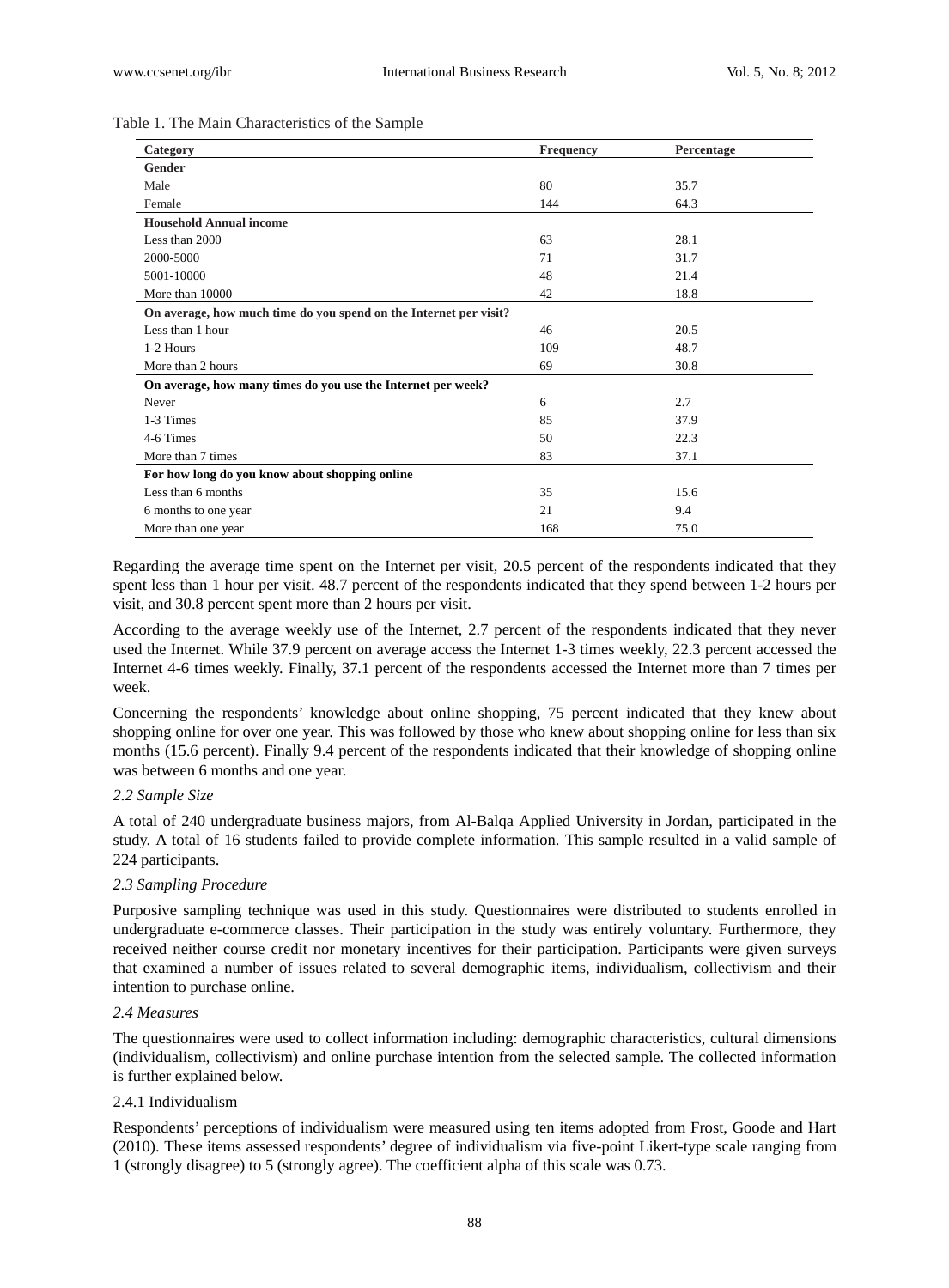## 2.4.2 Collectivism

Respondent perceptions of collectivism were assessed using six items adopted from Frost, Goode and Hart (2010). These items assessed respondents degree of collectivism via five-point Likert-type scale ranging from 1 (strongly disagree) to 5 (strongly agree).The coefficient alpha of this scale was 0.77.

# 2.4.3 Online Purchase Intention

Intention to purchase was assessed using seven items adopted from Frost, Goode and Hart (2010). Items assessed participant intention to purchase online via 5-point Likert-type scale ranging from 1 (strongly disagree) to 5 (strongly agree). The coefficient alpha was 0.84.

## 2.4.4 Gender (Moderating Variable)

The gender variable was chosen to have a moderating effect on cultural dimensions (individualism and collectivism). Values associated with gender were1 to indicate male and 2 to indicate female.

### *2.5 Factor Analysis*

In table 2 the items related to individualism and collectivism were factor analyzed to reduce their number and the degree of interdependence. Principal factor extraction with the varimax rotation method was used to analyze the responses to the sixteen items associated with individualistic and collectivistic factors. The number of factors retained was determined using Cattell's (1966) screen test. Recommendations varied as to the level at which a factor loading can be considered significant. Hair et al. (1987) reported that factor loadings with an absolute value greater than 0.30 can be considered significant. Stevens (1986) suggested that only loadings with an absolute value greater than 0.40 can be considered significant. In this research, it was decided to adopt Stevens' recommendation. Therefore, Items (8 and 9), which were designed to assess individualism, were excluded from further analyses due to their low loading on both factors. In addition, items (11, 12 and 14), which were designed to assess collectivism, were excluded from further analyses due to their low loading on both factors. The two factors retained accounted for 58 percent of total variance.

| Item No. | Items                                                                    | Factor 1 (Individualism) | Factor 2 (Collectivism) |
|----------|--------------------------------------------------------------------------|--------------------------|-------------------------|
| 1        | I do not like to rely on others                                          | .661                     | .030                    |
| 2        | What happens to me is my business                                        | .535                     | $-.041$                 |
| 3        | I like to behave independently and to have control over things           | .645                     | $-.023$                 |
| 4        | I try to live independently as much as possible                          | .538                     | $-.159$                 |
| 5        | I depend on myself most of the time and rarely depend on others          | .458                     | $-.035$                 |
| 6        | When having a difficult personal problem I prefer that I solve it on my  | .453                     | .040                    |
|          | own rather than follow the advice of others                              |                          |                         |
| 7        | My personal identity, independent of others is very important to me      | .401                     | .048                    |
| 8        | Winning is everything for me                                             | .305                     | .234                    |
| 9        | When another person does better than I do, I get tense                   | .110                     | .313                    |
| 10       | I often do "my own thing"                                                | .573                     | .106                    |
| 11       | To me, pleasure is spending time with others                             | $-0.019$                 | .372                    |
| 12       | It is important to me that I respect decisions made by groups of which I | .125                     | .269                    |
|          | am a member                                                              |                          |                         |
| 13       | I feel the importance of staying together with my parents and my         | $-.058$                  | .759                    |
|          | brothers as much as possible                                             |                          |                         |
| 14       | Competition is the law of nature                                         | .293                     | .172                    |
| 15       | Family members should stick together, no matter what sacrifices are      | $-.082$                  | .813                    |
|          | required.                                                                |                          |                         |
| 16       | It is my duty to take care of my family, even when I have to sacrifice   | $-.134$                  | .763                    |
|          | what I want                                                              |                          |                         |

### Table 2. Factor analysis results of Individualism and collectivism

### *2.6 Cluster Analysis*

Subsequently, factor scores calculated for each respondent from factor scoring coefficients, were submitted for cluster analysis. In this research, hierarchical agglomerative cluster algorithms were used to determine strategic groupings among the sample of this study. Factor submeasure scores for each student were generated for input into the cluster algorithm. The students' sample was first clustered using Ward's method, which seeks to minimize the sum of squared within-cluster distance (Hair et al., 1987). This algorithm was chosen because it has shown to outperform other algorithms in many situations, and it is the most conceptually appealing for the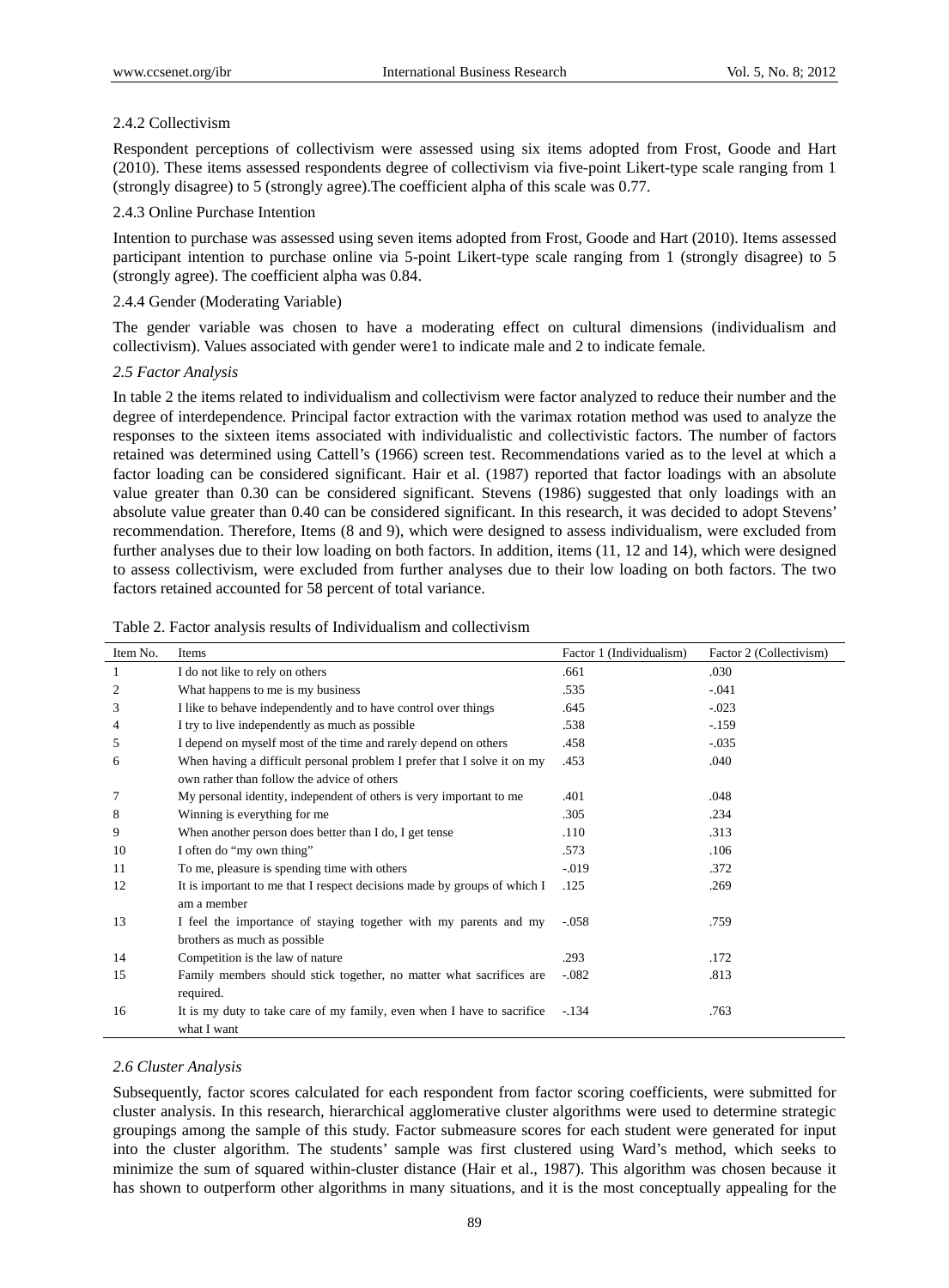identification of strategic groups (Punj & Stewart, 1983). A three-cluster solution was chosen based on analysis of a plot of the number of clusters versus the standardized distance coefficient, because this number of clusters was the smallest that adequately differentiated the students as shown in table 3.

| Factor dimension                                         | Collectivist<br>group(1)    | Individualist and Collectivist<br>(Mixed group) $(2)$ | Individualist group (3)<br>$n = 49$ | F                 |              | Scheffe                                     |
|----------------------------------------------------------|-----------------------------|-------------------------------------------------------|-------------------------------------|-------------------|--------------|---------------------------------------------|
| Factor of individualism<br><b>Factor of Collectivism</b> | $n = 77$<br>-1.080<br>.2458 | $n=98$<br>585<br>.401                                 | .562<br>$-1.266$                    | 182.868<br>81.452 | .000<br>.000 | $(1)-(2)$ , $(1)-(3)$<br>$(1)-(3), (2)-(3)$ |

Table 3. Cluster analysis results of Individualism and collectivism

Based on the one way ANOVA test, three groups were identified according to the individualist and collectivist cultural dimensions. These groups were: Collectivist group (1), Individualist and Collectivist (mixed group) (2), and Individualist group (3). The study indicated that there were differences between groups (2  $\&$  3) with group (1) related to the factor of individualism. Furthermore, the study showed that there were differences between groups (1  $\&$  2) with group (3) related to the factor of collectivism. Moreover, the analysis showed group (2) as an overlapping of group (1) and group (3).

#### *2.7 Data Analysis*

Descriptive statistics (frequency, means, standard deviations, reliability, and inter correlations) were computed. The reliability of the scales for the constructs in this study was tested. The reliability of each construct in this study achieved an acceptable Cronbach alpha of over 0.7 (Nunnally, 1978). To achieve the objectives of this research, Univariate Analysis of variance were used; two independent sample tests were used to test the first and second hypotheses. Hierarchical regression was used to test the third hypothesis.

## **3. Results**

#### *3.1 Descriptive Analysis*

Descriptive statistics, coefficient alpha reliabilities and correlations for the variables used in the present study were shown in table 4. All scale reliabilities exceeded the 0.70 value recommended by Nunnally (1978).

The results indicated that there was a significant and positive correlations between the individualism and intention to purchase online variables  $(r = .225)$ .

| Table 4. Means, standard deviations, reliability coefficients, and intercorrelations of the study variables |  |  |
|-------------------------------------------------------------------------------------------------------------|--|--|
|                                                                                                             |  |  |

| Variables             | Mean  | <b>Std deviation</b> | Alpha |         |      |
|-----------------------|-------|----------------------|-------|---------|------|
| Collectivism          | 4.293 | .560                 | .766  |         |      |
| <b>Individualism</b>  | 4.004 | .550                 | .765  | $-.018$ |      |
| Intention to purchase | 2.824 | .757                 | .84   | $-126$  | .225 |

*Note:* Sig < 0.05.

#### *3.2 Hypotheses Testing*

Hypotheses testing were represented based on the results of tables 5 and 6.

|  |  |  |  | Table 5. Summary of Analysis of variance |
|--|--|--|--|------------------------------------------|
|--|--|--|--|------------------------------------------|

| <b>Source</b>  | df  | MS     |                      | Sig. |  |
|----------------|-----|--------|----------------------|------|--|
| Gender         |     | 10.672 | 21.594 $*$           | .000 |  |
| Group          |     | 4.532  | 9.171                | .000 |  |
| Gender X Group |     | 1.549  | $3.135$ <sup>*</sup> | .045 |  |
| Error          | 218 | .494   |                      |      |  |

*Note:* Sig < 0.05.

H1: There is a significant difference between male and female toward online purchase intentions (from the perspective of university students).

Table 5 presented the analysis of variance statistical results. Gender appeared to have a significant impact on intention to purchase online ( $F = 21.594$ ,  $P < 0.05$ ). Also, the results from the mean scores for the intention to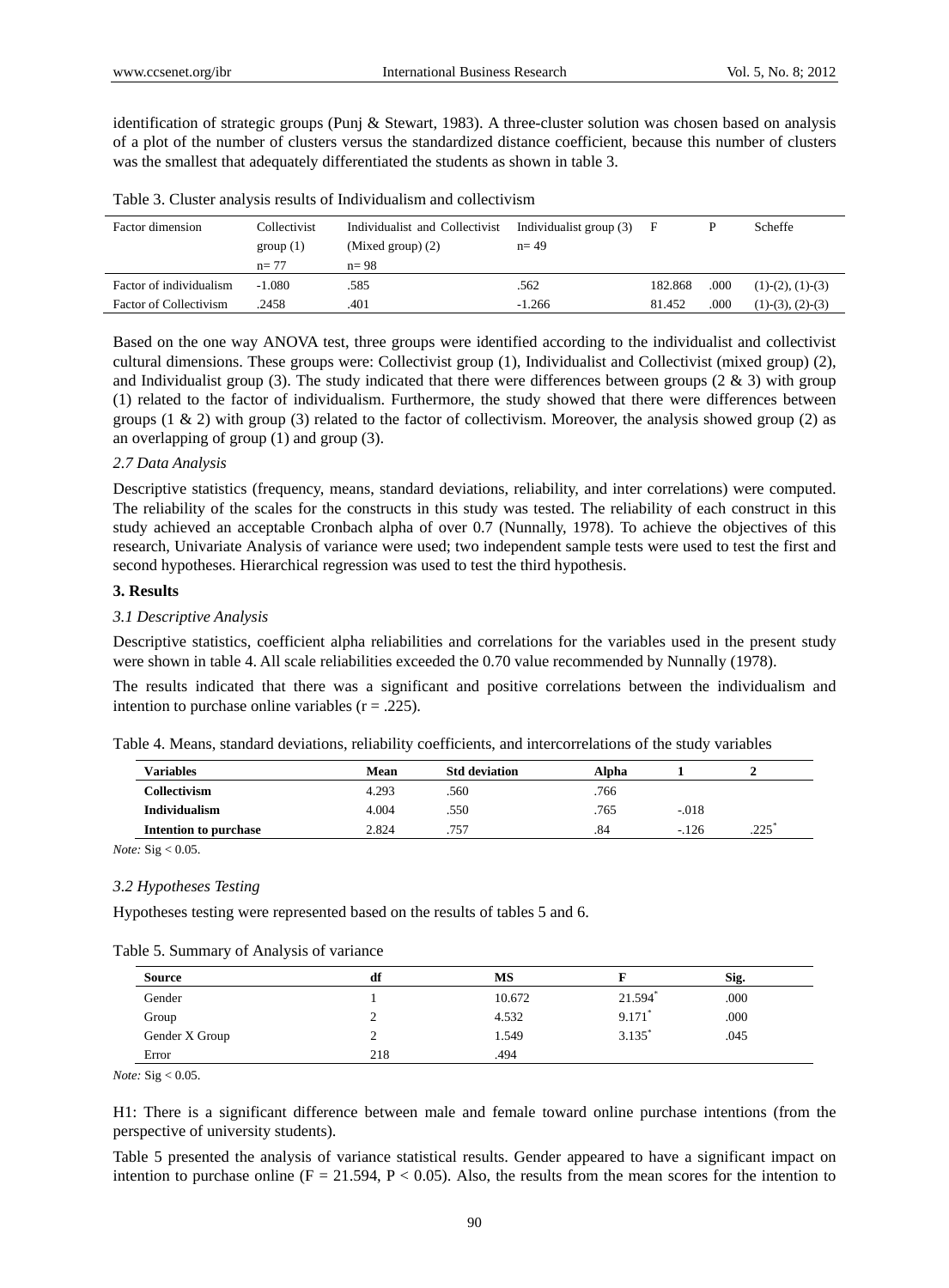purchase online showed that males preferred to purchase online (mean  $= 3.125$ , Std  $= .081$ ) more than females (mean  $= 2.652$ , Std  $= .061$ ); Therefore, the first hypothesis (H1) was supported.

H2: Individualist, mixed and collectivist cultural factors make a significant difference in the intention to purchase online (from the perspective of university students).

The two way ANOVA results in table 5 showed that there was a statistical significant difference in the intention to purchase online according to individualist, mixed and collectivist cultural factors ( $F = 9.171$ ,  $P < .05$ ). Therefore, the second hypothesis (H2) was supported. However, the Sheffe test demonstrated that collectivist group (mean  $= 2.56$ ) had less intention to purchase online in comparison with individualist (mean  $= 2.94$ ) and mixed groups (mean  $= 2.98$ ).

H3 Individualist, mixed and collectivist gender moderated cultural factors make a significant difference in the intention to purchase online (from the perspective of university students).

Table 6. Interaction mean scores

| <b>Variable</b> | Collectivist Group | <b>Mixed Group</b> | <b>Individualist Group</b> |
|-----------------|--------------------|--------------------|----------------------------|
| Male            | 2.72<br>2. I 22    | 3.168              | 3.484                      |
| <b>Female</b>   | 2.464              | 2.875              | 2.618                      |

Research hypothesis (H3) related to whether there was an interaction effect between gender and individualist, mixed and collectivist groups on intention to purchase online. The two-way interaction between gender and individualist, mixed and collectivist groups was significant regarding intention to purchase online ( $F = 3.135$ , P < .05). Therefore, the third hypothesis (H3) was supported.



**Estimated Marginal Means of Intention to purchase** 

Figure 2. Means plot of intention to purchase online based on gender, individualist and collectivist groups

In figure 2 and table 6, which represents the mean of intention to purchase online for each combination of gender, collectivist, mixed, and individualist groups, it was observed that the two lines representing collectivist and mixed groups are roughly parallel. On the other hand, there was an intersection between the lines representing the individualist and mixed groups indicating that there was an interaction between these two groups.

#### **4. Conclusions, Limitations and Future Research**

The main objective of this study was to show the differences of the cultural dimensions toward the online purchase intentions in Jordan moderated by the gender factor.

The study found a significant difference in intention to purchase online based on gender. The results showed that males preferred online purchase more than females. This result was in accordance with Hui and Wan (2007) study which justified this behavior to the inability of female consumers to enjoy online shopping experience. According to a home survey conducted by the department of statistics in Jordan (2010) about information technology use, it was found that the use of e-commerce services among males was higher than females. The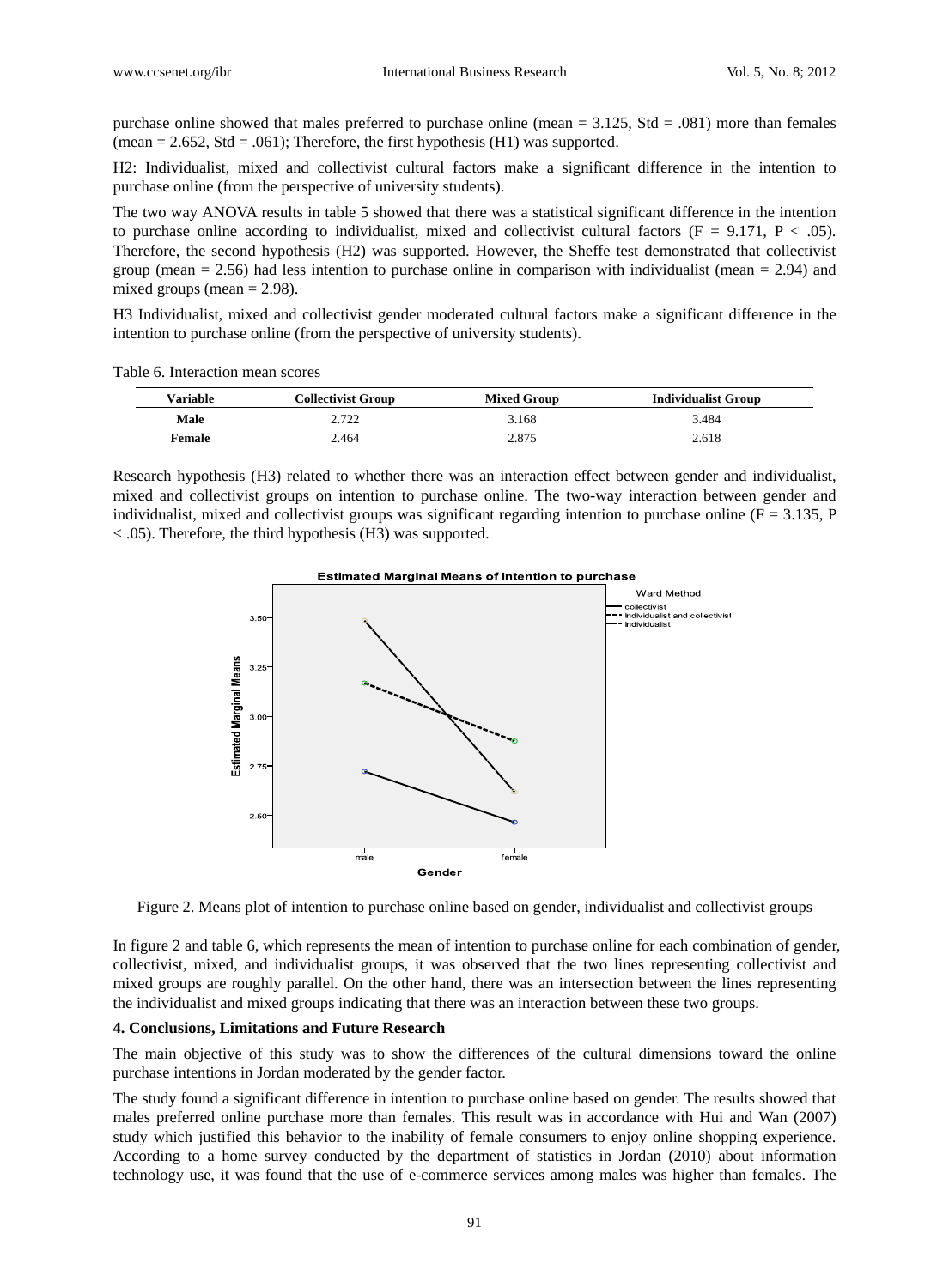study found significant differences related to individualist, mixed and collectivist groups. These results could be explained in terms of the psychological concepts of individualism and collectivism that direct the personality regardless of the gender. The results of the study found that collectivist groups had the lowest intention to purchase online. Despite Jordan being considered a collectivist culture (Hofstede, 2011), students preferred the response that mixed both collectivistic and individualistic orientations for purchasing online. Furthermore, the study indicated that there was a significant interaction effect between gender and collectivist, mixed and individualist groups on the intention to purchase online. Initially, the gender variable had the same effect on the collectivistic and mixed groups toward the intention to purchase online. Whereas, there was an interaction effect between the individualistic and mixed groups. It was noticed that the individualistic group males had a higher intention to purchase online than mixed group males. On the other hand, individualistic group females had a lower intention to purchase online than mixed group females. This concluded that male individualistic group scored the highest intention toward purchasing online. Based on (authors') experience and observations, such a phenomenon could be explained by the fact that Jordanian society supports the decisions generally made by male individuals. This eventually would empower male individuals and may explain their increasing intention to online purchasing

The main limitation of this study was related to the difficulty of reaching online customers other than students which limited the generalizability of results from this study. Another limitation of this study was undertaken in a developing country where the IT infrastructure and knowledge is still evolving.

A detailed and more comprehensive research related to online shopping behavior and cross cultural studies in the Middle East in general and Jordan in specific needs to be conducted in the future.

## **References**

- Cattell, R. B. (1966). The scree test for the number of factors. *Multivariate Behavioral Research, 1*, 245-276. http://dx.doi.org/10.1207/s15327906mbr0102\_10
- Chen, F. F., & West, S. G. (2008). Measuring Individualism and Collectivism: The Importance of Considering Differential Components, Reference Groups, and Measurement Invariance. *Journal of Research in Personality, 42*, 259-294. http://dx.doi.org/10.1016/j.jrp.2007.05.006
- ComScore Inc. (2010). Data Passport, First Half. Retrieved from http://www.comscore.com/Press\_Events/Presentations\_Whitepapers/2010/The\_comScore\_Data\_Passport\_- \_First\_Half\_2010
- Daniels, J. D., Radebaugh, L. H., & Sullivan, D. P. (2004). *International Business Environments and Operations*. New Jersey: Pearson Prentice Hall.
- Department of statistics in Jordan. (2010). Retrieved from http://www.dos.gov.jo/dos\_home\_e/main/index.htm
- Frost, D., Goode, S., & Hart, D. (2010). Individualist and Collectivist Factors Affecting Online Repurchase Intentions. *Internet Research, 20*(1), 6-28. http://dx.doi.org/10.1108/10662241011020815
- Gong, W. (2009). National culture and global diffusion of business-to-consumer e-commerce. *Cross Cultural Management: An International Journal, 16*(1), 83-101. http://dx.doi.org/10.1108/13527600910930059
- Hair, J. F., Anderson, R. E., & Tatham, R. L. (1987). *Multivariate Data Analysis* (p. 449). New York: MacMillan.
- Henari, T. F., & Mahboob, R. (2008). E-commerce in Bahrain: the non-technical limitations, Education, Business and Society. *Contemporary Middle Eastern Issues, 1*(3), 213-220. http://dx.doi.org/10.1108/17537980810909832
- Hofstede, G. H. (1980). Culture *Consequences: International Differences in Work-related Values*. London: Sage Publications.
- Hofstede, G. H. (1991). *Cultures and Organizations: Software of the Mind: Intercultural Cooperation and Its Importance for Survival*. New York: McGraw-Hill International.
- Hofstede, G. H. (2011). *GEERT HOFSTEDE -What about Jordan?* Retrieved from http://geert-hofstede.com/jordan.html
- Javalgi, R. G., Wickramasinghe, N., Scherer, R., & Sharma, S. (2005). An assessment and strategic guidelines for developing e-commerce in the Asia-Pacific Region. *International Journal of Management, 22*(4), 523-32.
- National E-commerce Strategy. (2007). Retrieved from http://www.thieswittig.eu/docs/MPC\_Strategies/Jordan/Jordan\_eCommerceStrategy.pdf